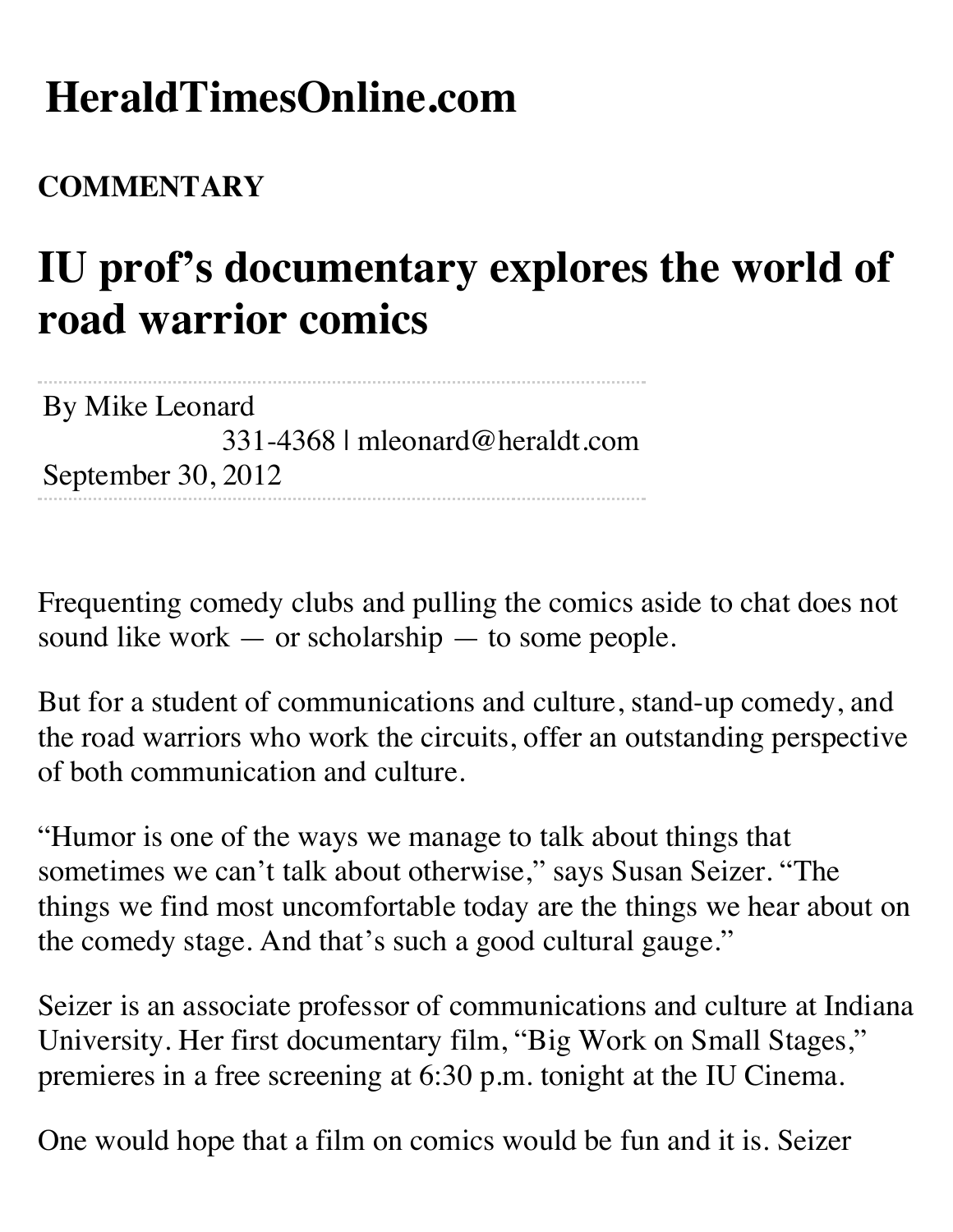chose three veteran comics, followed them to various locations and filmed them on stage, in their cars and over drinks or coffee. For a film that comes in just under an hour, it takes you places, including the insides of the performers' heads.

Longtime local comedy MC Brad Wilhelm said the IU professor made wise choices. Kristin Key, Tim Northern and Stewart Huff are all good ones, he said, and Huff "might be a genius."

"That's one of the great things about anthropology as a discipline," Seizer said. "You can choose what you like to study, and who doesn't like humor?" she asked.

Seizer doesn't really care for overtly juvenile humor, potty jokes and the low-brow stuff. "I picked three people I like," she said.

All three performers offer the kind of observational humor and storytelling that fit Seizer's desire to illustrate how comedy communicates with its audience. "Taboo subjects are often first broached on the comedy stage," she said. "In 1963, the topics were things like Irish ethnicity and divorce, things that were edgy then, but now we say, huh?

"Same-sex marriage will be that same sort of thing in another 50 years. We'll look back on the beginning of the 21st century and say, really? People were making jokes about same-sex marriage and transsexuality?" Seizer asked.

It all depends on the culture, of course. A decade ago, the IU professor studied an Indian form of entertainment called "special drama" that included elements of the humor and cultural observations she sees in American stand-up. "Domestic violence is treated very differently on the Tamil stage, and it's still considered a way to make things work out well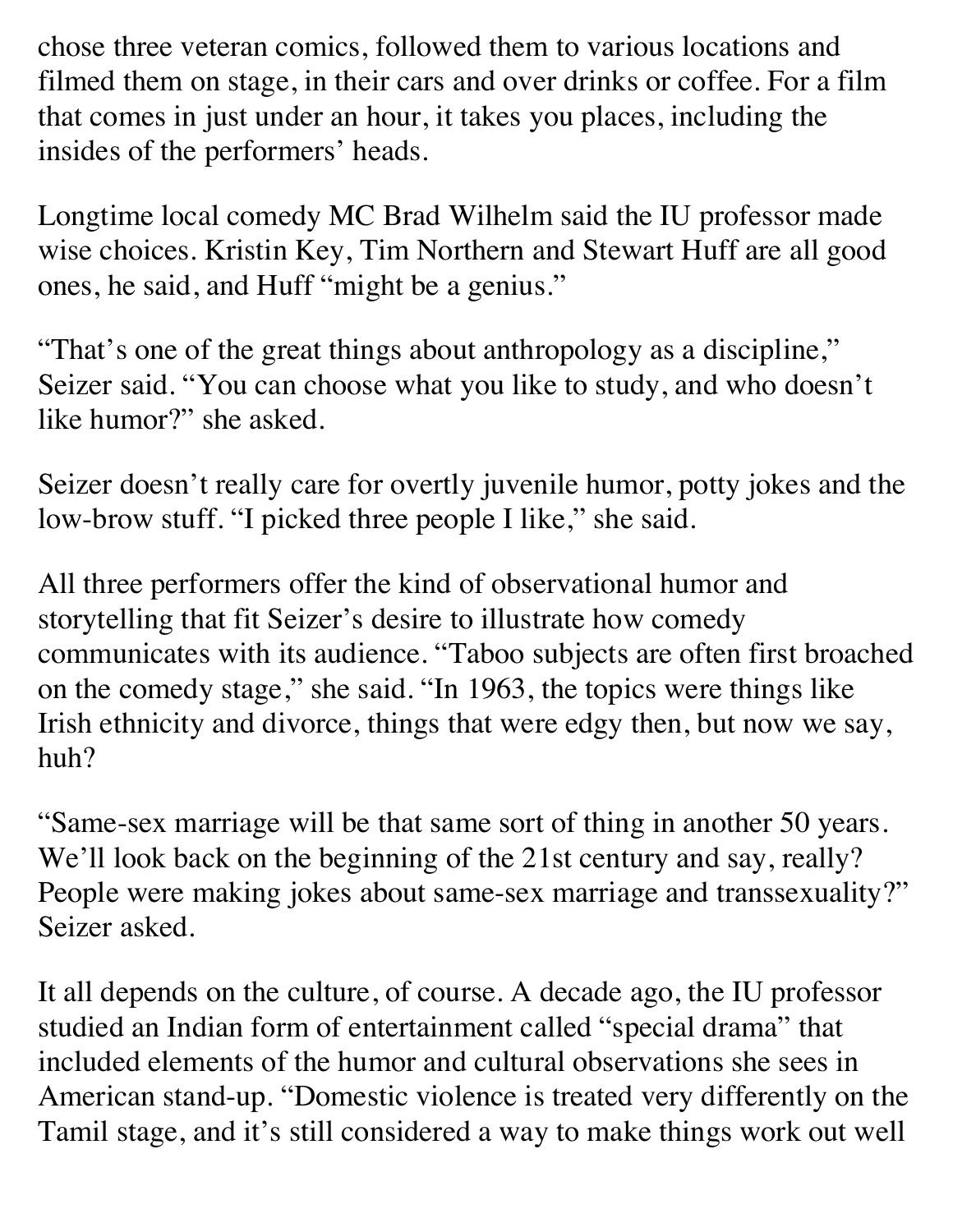in a household or family. It was shocking for me as a viewer. They're laughing at domestic violence? We don't do that here. We don't think it's funny at all."

The experience did reinforce the concept that humor is a lens through which one can view a society.

Outside of the jokes and stories, "Big Work on Small Stages" does include some unexpected and endearing humor. Underscoring just how tough life on the road is, Huff talks about his own neat trick to shower on the road when you're too broke to rent a room and you have to sleep in your car. Spoiler alert — he waits from a distance at small motels in the morning, watches for the cleaning personnel to open up the rooms for sheet-changing and other cleanup, and then sneaks in for a quick, in-andout bathing.

Every now and then he gets caught, berated or even beaten with a broom.

"It's a hard life, really hard, being on the road 45 weeks a year," Seizer said. "You wonder how they can do it and why they do it, but it really becomes their way of self-expression and their art. And they're so passionate about it, they make these sacrifices."

Comedy audiences might not realize these things when the comic is on stage, killing it, as they say in the business. But after seeing Seizer's film, they may well have a better understanding and a lot more respect for the folks who do "Big Work on Small Stages."